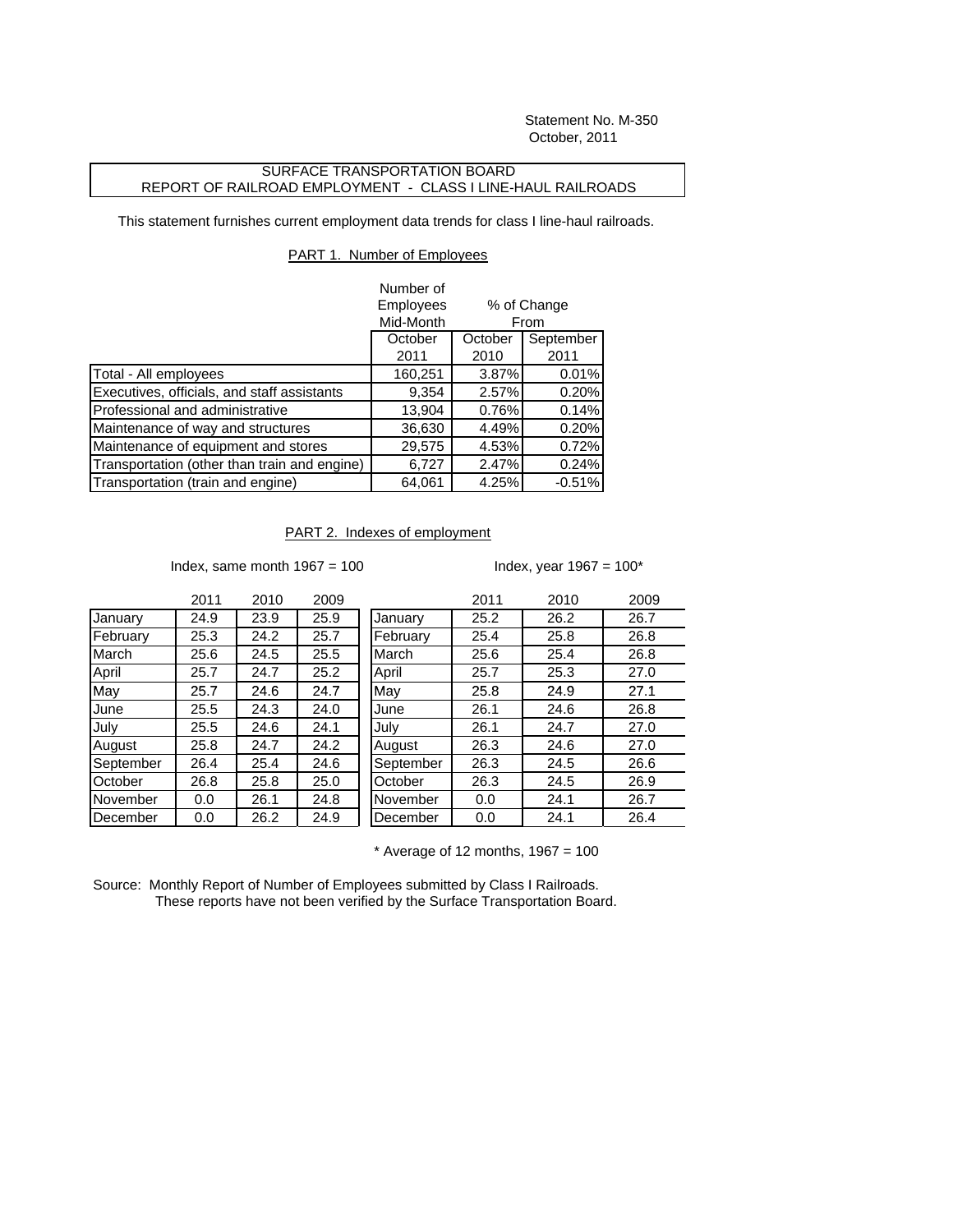| <b>CARRIER</b><br>October, 2011 |                                 | L <sub>100</sub> | L200   | L 300  | L400   | L500  | L600   | TOTAL   |
|---------------------------------|---------------------------------|------------------|--------|--------|--------|-------|--------|---------|
| <b>BNSF</b>                     | 130500                          | 1,695            | 3.762  | 8,963  | 7.384  | 1.661 | 16.578 | 40,043  |
| CSX                             | 121500                          | 1.248            | 3.010  | 6.727  | 5,085  | 1,676 | 10.696 | 28,442  |
| CN/GT Co                        | 114900                          | 365              | 539    | 1.879  | 819    | 364   | 2,181  | 6,147   |
|                                 | (Includes all CN US Operations) |                  |        |        |        |       |        |         |
| <b>KCS</b>                      | 134500                          | 279              | 364    | 465    | 372    | 76    | 1.316  | 2,872   |
| <b>NS</b>                       | 117100                          | 1.842            | 2.830  | 6.195  | 5.985  | 1.401 | 12.014 | 30.267  |
| <b>SOO</b>                      | 137700                          | 309              | 362    | 1.155  | 565    | 208   | 1.499  | 4.098   |
| UP                              | 139400                          | 3.616            | 3,037  | 11.246 | 9.365  | 1.341 | 19,777 | 48,382  |
|                                 |                                 |                  |        |        |        |       |        |         |
| <b>TOTAL</b>                    |                                 | 9,354            | 13.904 | 36,630 | 29.575 | 6,727 | 64,061 | 160.251 |
|                                 |                                 |                  |        |        |        |       |        |         |
| <b>NRPC</b>                     | 103000                          | 1.473            | 4.869  | 2.932  | 4.955  | 2.820 | 3.507  | 20.556  |

|              | October       | October | September     |               | % Change |
|--------------|---------------|---------|---------------|---------------|----------|
|              | 2011          | 2010    | 2011          | Year          | Month    |
| $L$ 100      | 9,354         | 9,120   | 9,335         | 2.57%         | 0.20%    |
| L200         | 13,904        | 13.799  | 13,884        | 0.76%         | 0.14%    |
| L 300        | 36,630        | 35,056  | 36,558        | 4.49%         | 0.20%    |
| $L$ 400      | 29,575        | 28,294  | 29,365        | 4.53%         | 0.72%    |
| L500         | 6,727         | 6,565   | 6,711         | 2.47%         | 0.24%    |
| L600         | 64,061        | 61,451  | 64,387        | 4.25%         | $-0.51%$ |
| <b>TOTAL</b> | 160,251       | 154,285 | 160,240       | 3.87%         | 0.01%    |
|              |               |         |               | Ratio         | Ratio    |
|              | 1967          |         | 2011          | Corresp.      | Average  |
|              | <b>Months</b> |         | <b>Months</b> | <b>Months</b> | Month    |
| January      | 614,766       |         | 153,304       | 24.9          | 25.2     |
| February     | 610,335       |         | 154,502       | 25.3          | 25.4     |
| March        | 608,751       |         | 155,842       | 25.6          | 25.6     |
| April        | 611,136       |         | 156,777       | 25.7          | 25.7     |
| May          | 613,824       |         | 157,522       | 25.7          | 25.8     |
| June         | 624,153       |         | 159,340       | 25.5          | 26.1     |
| July         | 623,096       |         | 158,916       | 25.5          | 26.1     |
| August       | 619,419       |         | 160,107       | 25.8          | 26.3     |
| September    | 606,714       |         | 160,240       | 26.4          | 26.3     |
| October      | 597,271       |         | 160,251       | 26.8          | 26.3     |
| November     | 593,568       |         | 0             | 0.0           | 0.0      |
| December     | 590,100       |         | 0             | 0.0           | 0.0      |

Source: Monthly Report of Number of Employees submitted by Class I Railroads. These reports have not been verified by the Surface Transportation Board.